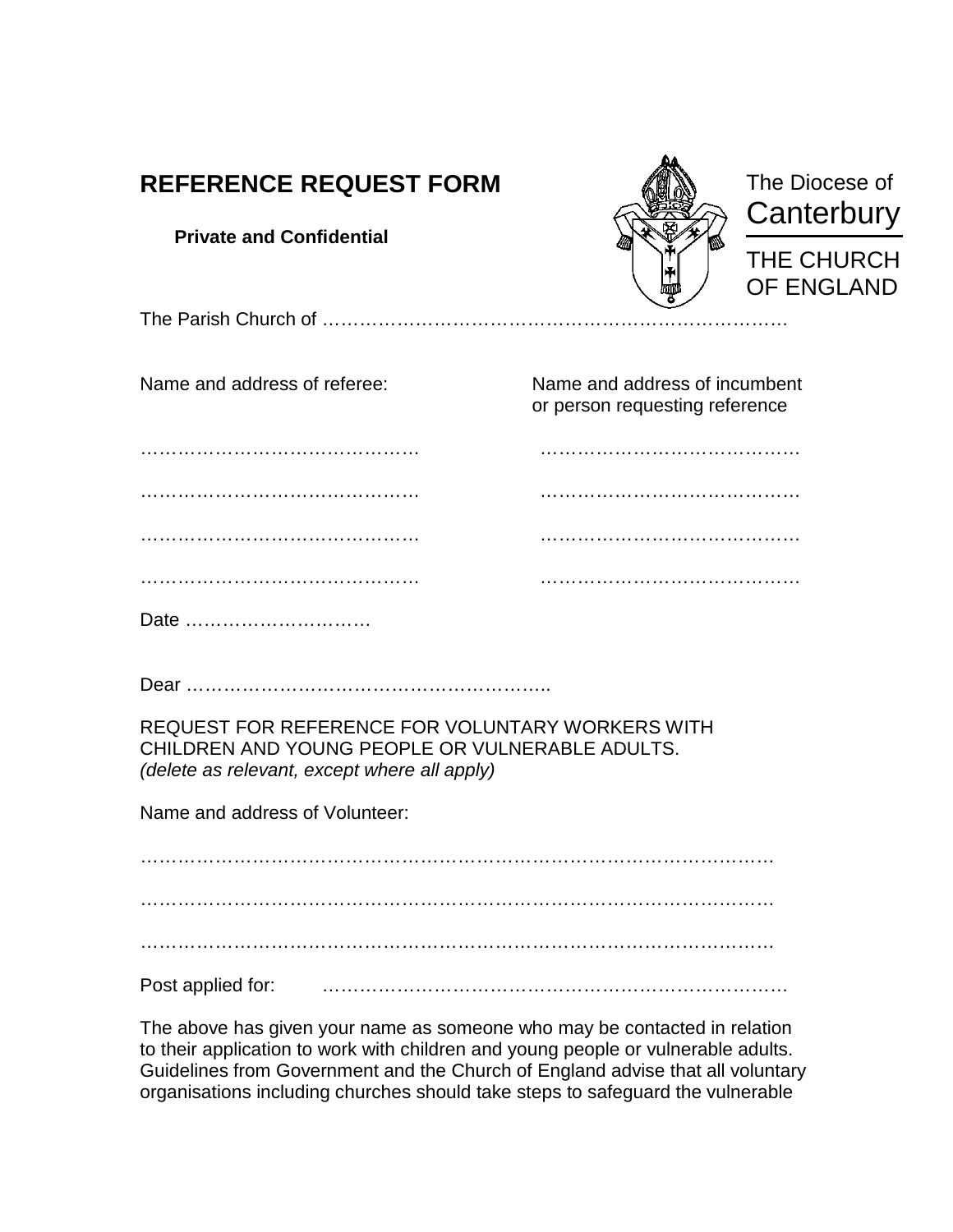groups entrusted to their care. I would be grateful if you could comment on the following factors as they may apply to the applicant.

- previous experience of looking after or working with children, young people or vulnerable adults
- their ability to provide warm and consistent care
- evidence of their willingness to respect the background and culture of children and vulnerable adults in their care
- their commitment to treat all children, young people or vulnerable adults as individuals and with equal concern
- their physical health, mental stability, integrity and flexibility
- any evidence or concern that they would not be suitable to work with children, young people or vulnerable adults.

Please use the questions below for your reply. Thank you for your assistance.

Yours sincerely …………………………………………………………………………

*The incumbent or on behalf of the incumbent*

How long have you known the Volunteer? ………………

Their previous experience of looking after or working with children, young people or vulnerable adults

Their ability to provide warm and consistent care

Evidence of their willingness to respect the background and culture of children and vulnerable adults in their care

Their commitment to treat all children, young people or vulnerable adults as individuals and with equal concern